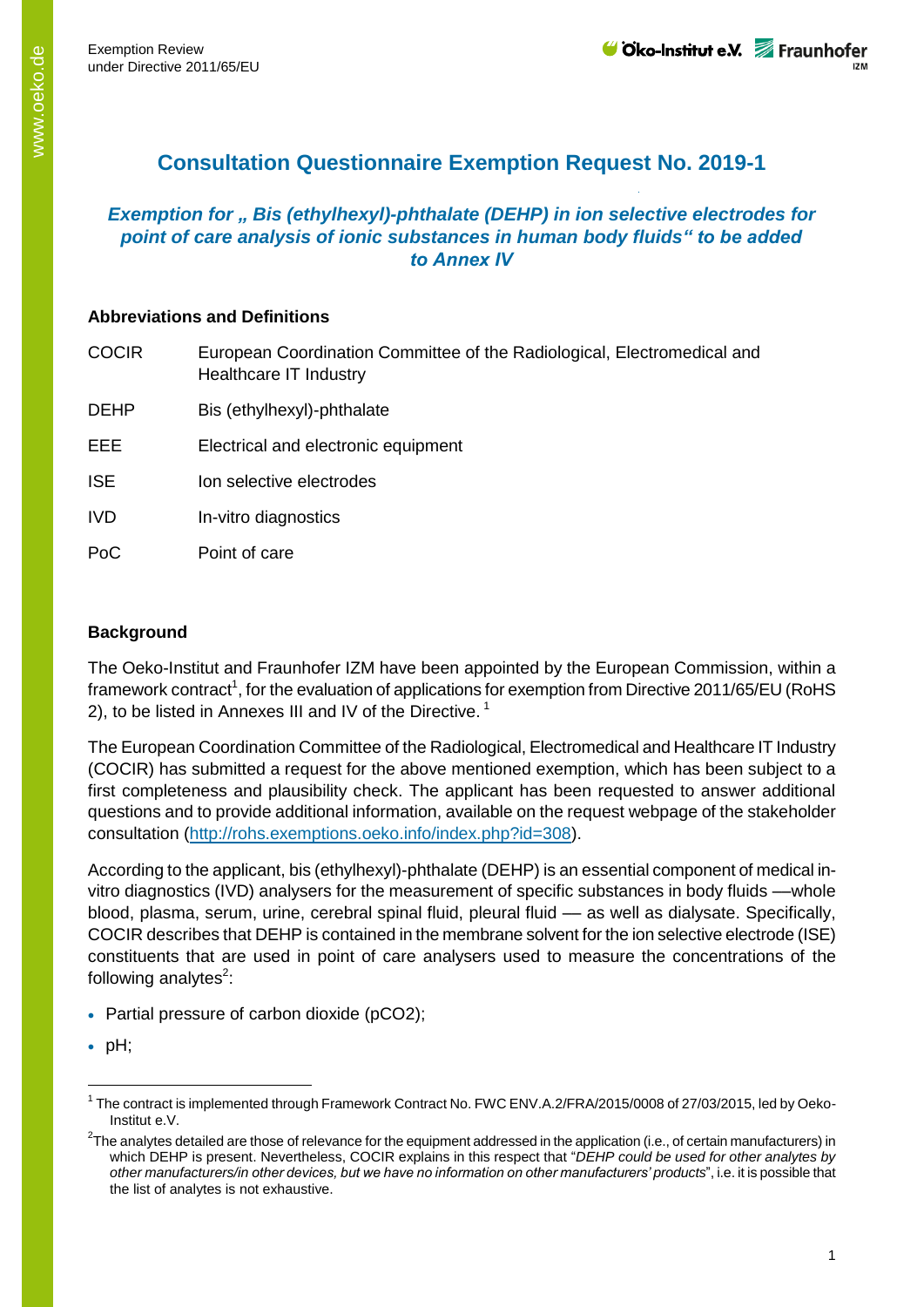- sodium; and
- potassium:

These ISE are used in medical devices in the so called Point of Care (PoC) situations where results of body fluid analysis are required in the shortest time possible in order to enable quick therapeutic intervention. Therefore, time saving, reliability and the fact that only small samples of blood are required for the analysis, are described by COCIR as the advantages for the use of PoC analysers in comparison to other available alternatives.

COCIR explains that ion selective electrodes (ISE) for analysis of ions in blood or other body fluids are supplied to hospitals as components of disposable cartridges that also contain the chemicals used for analysis and carry out measurement, washing and waste disposal, aqueous quality controls and electronics. After its use, electrodes and membranes become bio-hazards and are sent for energy return since they are exposed to blood and thus considered medical waste, excluded from the WEEE Directive.

The applicant explains that ISE cartridges (containing DEHP) are designed specifically for each instrument, therefore new disposable cartridges must be compatible with PoC analysers already on the market. Many EU hospitals already own or will buy analysers that utilise ISE cartridges that contain DEHP before 21 July 2021. These hospitals cannot use cartridges designed for different instruments in their existing equipment, as they cannot be attached and would give incorrect results.

COCIR declares that this exemption is needed because alternatives to DEHP have been found to give less accurate and incorrect test results and alternative methods to ion selective electrodes are much too slow and may also give inaccurate results. Under these premises, COCIR requests a new exemption in Annex IV for the maximum validity period. According to the applicant, this exemption request is relevant to EEE in category 8, medical devices for in-vitro diagnostics (IVD). It is needed for equipment performing chemical analysis of blood gases, electrolytes, metabolites, total hemoglobin, and hemoglobin derivatives in arterial and venous whole blood samples, dialysate and other body fluids such as pleural fluids.

In addition to possible socio-economic impacts COCIR contends that without this exemption, hospitals would be forced to dispose of IVD analysers prematurely resulting in electrical equipment being disposed of before its normally expected end of life, leading to an increase in electrical waste. This exemption is therefore justified on the basis that substitution is not technically practical.

For details, please check the applicant's exemption request at: <http://rohs.exemptions.oeko.info/index.php?id=308>

The objective of this consultation and the review process is to collect and to evaluate information and evidence according to the criteria listed in Art. 5(1)(a) of Directive 2011/65/EU (RoHS II), which can be found under:

#### <http://eur-lex.europa.eu/LexUriServ/LexUriServ.do?uri=CELEX:32011L0065:EN:NOT>

If you would like to contribute to the stakeholder consultation, please answer the following questions:

## **Questions**

1. The applicant has requested an exemption, proposing the following wording formulation: *"Bis (ethylhexyl)-phthalate (DEHP) in ion selective electrodes for point of care analysis of ionic substances in human body fluids."*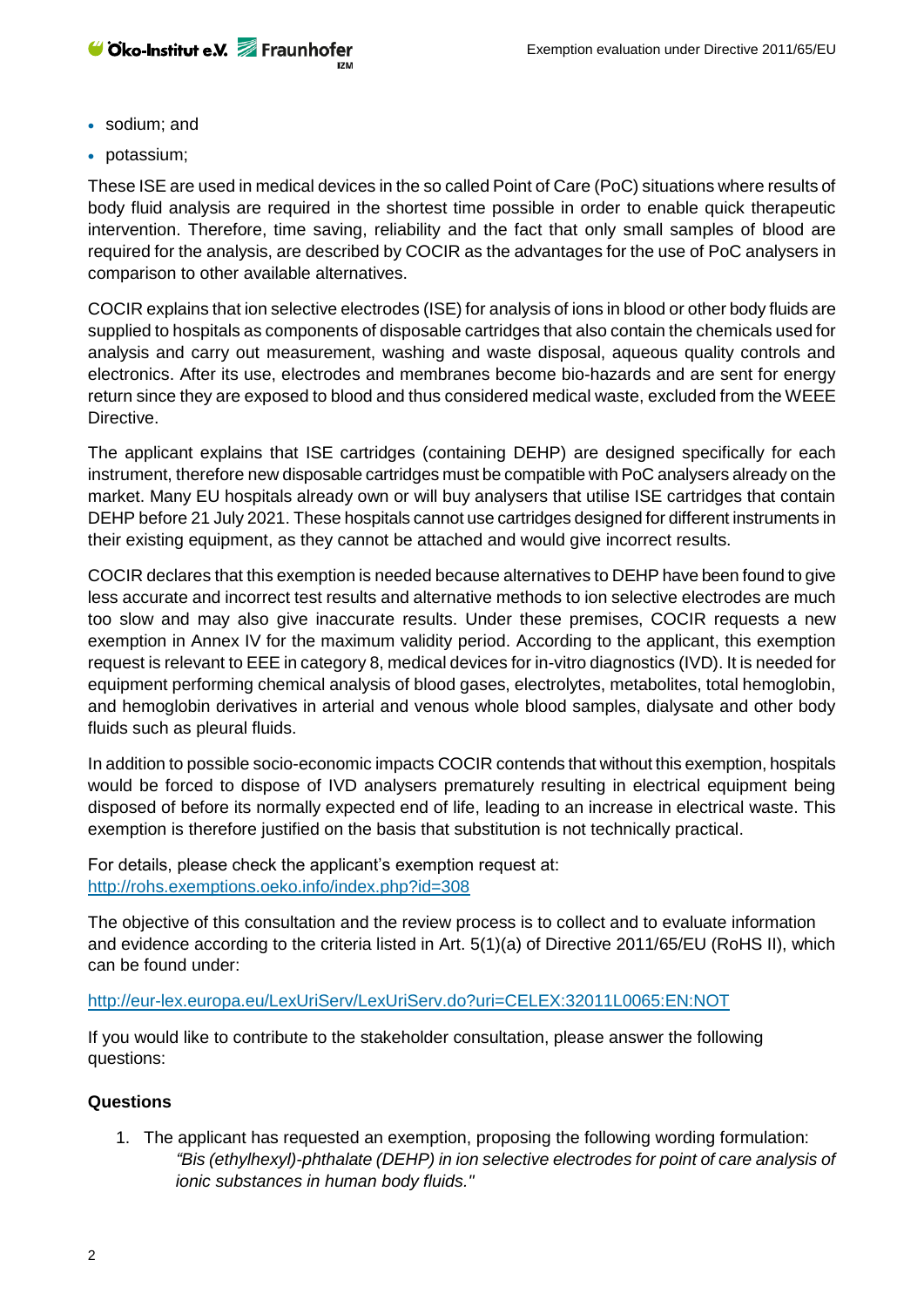- a. Do you agree with the scope of the exemption as proposed by the applicant?
- b. Please suggest an alternative wording and explain your proposal, if you do not agree with the proposed exemption wording.
- c. Please explain why you either support the applicant's request or object to it. To support your views, please provide detailed technical argumentation / evidence in line with the criteria in Art. 5(1)(a) to support your statement. If relevant, please also refer to the requested duration for the proposed exemption.
- 2. Please provide information concerning possible substitutes or developments that may enable reduction, substitution or elimination, at present or in the future, of *DEHP in ion selective electrodes for point of care analysis of ionic substances in human body fluids"*;
	- a. In this regard, please provide information as to alternatives that may cover part or all of the applicability range of *DEHP in ion selective electrodes for point of care analysis of ionic substances in human body fluids*;
	- b. Please provide quantitative data as to application specifications to support your view.
- 3. Please provide information as to research initiatives which are currently looking into the development of possible alternatives for some or all of the application range of *DEHP in ion selective electrodes for point of care analysis of ionic substances in human body fluids*.
	- a. Please explain what part of the application range is of relevance for such initiatives (in what applications substitution may be possible in the future).
	- b. Please provide a roadmap of such on-going research (phases that are to be carried out), detailing the current status as well as the estimated time needed for further stages.
	- c. In this respect, please provide information as to the "lab-on-chip" technology described by the applicant, specifying the roadmap for development of relevant equipment, capabilities in relation to analysis of human body fluids, etc.
- 4. The consultants are aware that there are a number of manufacturers placing Point of Care devices for body fluid analysis on the EU market and using ion selective electrodes (ISE). E.g., Siemens Healthcare, Radiometer, Instrumentation Laboratories. Please provide information about the equipment of such manufacturers and whether they use DEHP as membrane solvent in disposable cartridges, i.e., for the measurement of certain analytes.
- 5. As part of the evaluation, socio-economic impacts shall also be compiled and evaluated. For this purpose, please provide details in respect of the following:
	- a. Estimations about the number of PoC analysers using DEHP containing ISE currently on the market and the volume of EEE these represent.
	- b. COCIR estimates 2.2 kilograms of DEHP entering the EU market annually through the application for which the exemption is requested. This amount of RoHS-restricted substance is therefore to be avoided should the exemption not be granted. Please indicate whether you agree with this estimation and provide additional information if needed.
	- c. Estimations as to possible additional waste to be generated through a forced substitution.